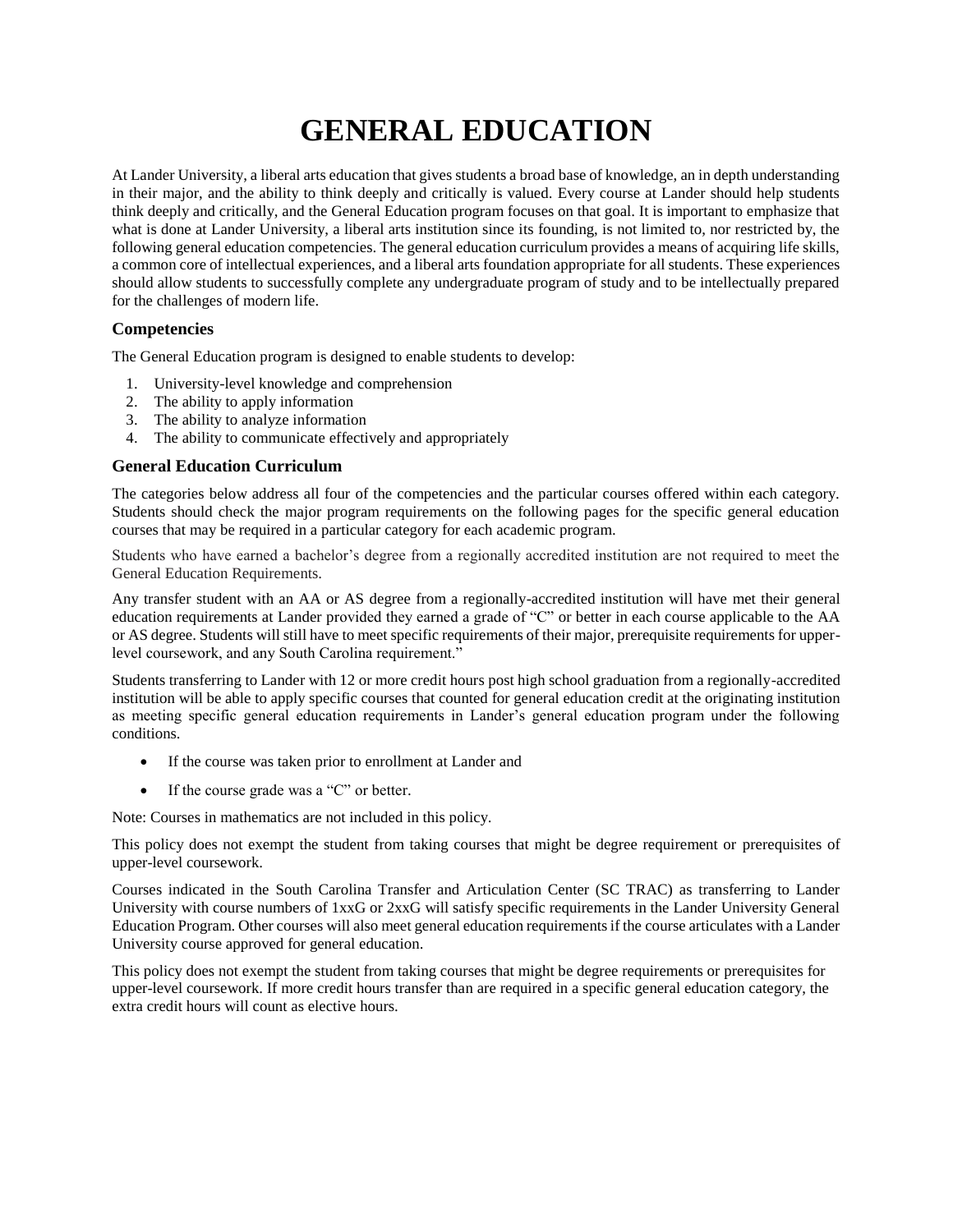General Education Category/Courses (credit hours)

A. Core Academic Skills (9 credit hours)

These courses and experience lay the foundation for a coherent liberal arts education. ENGL 101 (3 hours required) ENGL 102 (3 hours required) MATH (3-4 hours required): MATH 101, MATH 121, MATH 123, MATH 141, MATH 142, MATH 211, MATH 212

B. Humanities and Fine Arts (6 credit hours selected from 2 different disciplines) These courses add to the students' understanding of the intention, context, audience and modes of artistic

expression. ART 101 ENGL 114, ENGL 201, ENGL 202, ENGL 204, ENGL 205, ENGL 214, ENGL 221, ENGL 241 FA 103 HIST 330 HONS 211, HONS 292, HONS 295, HONS 297 HUMA 111, HUMA 213, HUMA 230, HUMA 285, HUMA 330, HUMA 390 MEDA 101, MEDA 210, MEDA 215, MEDA 311, MEDA 370, MEDA 371, MEDA 372, MEDA 380 MUSI 101, MUSI 201, MUSI 333, MUSI 376, MUSI 377, MUSI 378 PHIL 102, PHIL 103, PHIL 302, PHIL 309, PHIL 312, PHIL 315, PHIL 341 SPCH 101 THTR 201

C. Behavioral and Social Perspectives (6 credit hours selected from 2 different disciplines)

These courses focus on human behavior and the institutions and social systems, past and present, that shape and are shaped by that behavior.

ANTH 104 CRIM 101 ECON 101 ECON 201 HIST 101, HIST 102, HIST 111, HIST 112, HIST 121, HIST 122 HONS 291, HONS 294, HONS 296 PHIL 205 PEES 325 POLS 101, POLS 103, POLS 250 PSYC 101 SOCI 101

D. Scientific and Mathematical Reasoning (7 credit hours selected from 2 different disciplines; 1 laboratory science required)

1. Laboratory Science (If 2 laboratory sciences are selected, they must be from 2 different disciplines) ASTR 111 BIOL 101, BIOL 102, BIOL 103, BIOL 111, BIOL 112 CHEM 103, CHEM 105, CHEM 106, CHEM 111, CHEM 112 GEOL 111 **HONS 293** PSCI 111, PSCI 112 PHYS 201, PHYS 202, PHYS 203, PHYS 211, PHYS 212

- 2. Mathematical Reasoning and/or non-laboratory science courses ASTR 101 CHEM 101 ES 111 HONS 298, HONS 299 MATH 101, MATH 121, MATH 123, MATH 141, MATH 142, MATH 211, MATH 212
- E. Founding Documents of the United States (3 credit hours) HIST 111 POLS 101